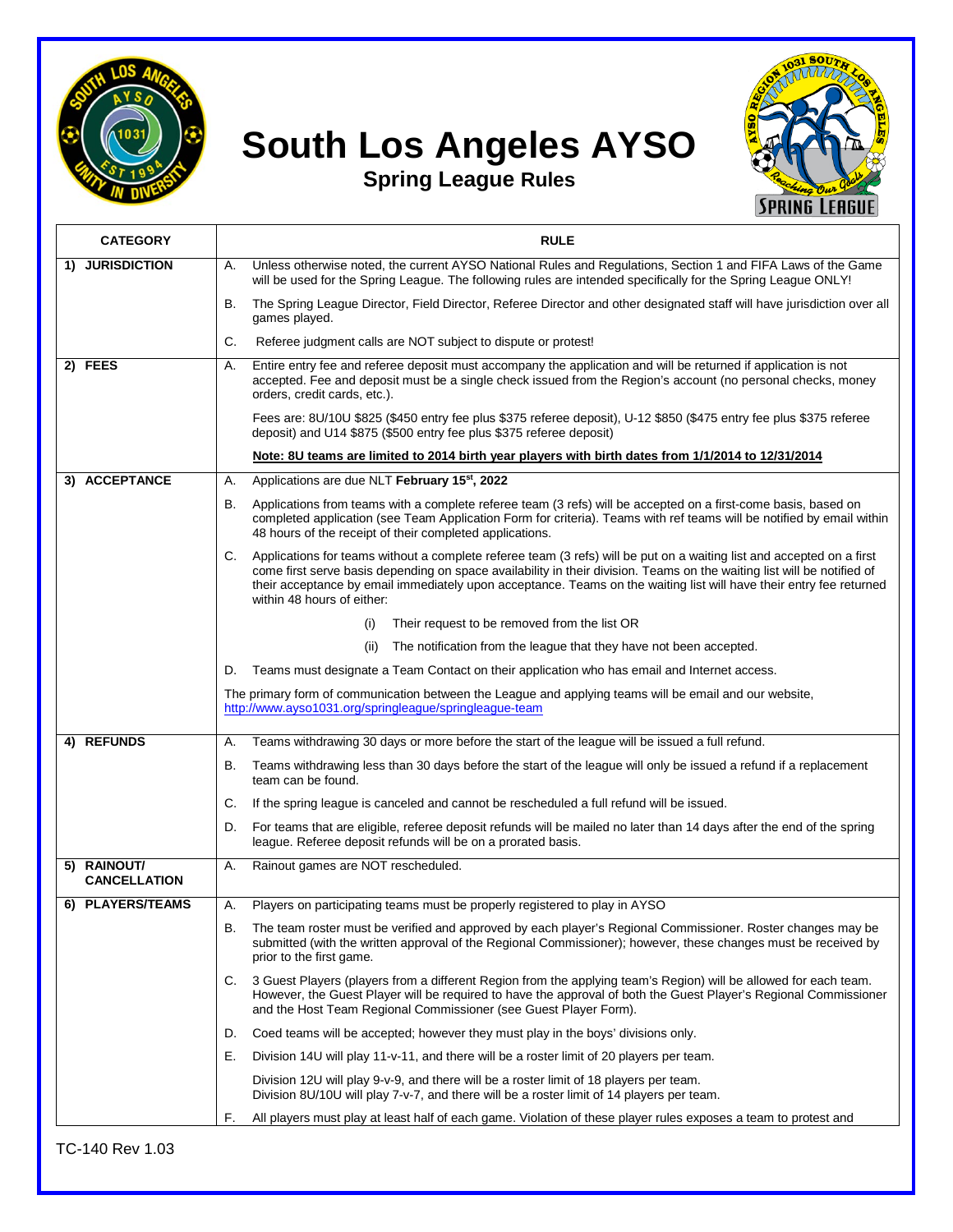|                           |    | renders them subject to forfeiture of game and possible disqualification.                                                                                                                                                                                                        |
|---------------------------|----|----------------------------------------------------------------------------------------------------------------------------------------------------------------------------------------------------------------------------------------------------------------------------------|
| 7) COACHES                | А. | All coaches must register at http://ref.ayso1031.org. During the registration process, coaches will select their team<br>from the team list as their assigned team. This allows our staff to send group emails to coaches when information<br>needs to be communicated to teams. |
|                           | В. | Each team is limited to two coaches but must have two – one Head Coach and one Assistant Coach. These<br>coaches must be the ones listed on the Official Team Roster.                                                                                                            |
|                           | C. | Each Coach must provide their AYSO Identification Number, be a currently registered volunteer, Safe-Haven<br>certified, AYSO trained at the age-appropriate level and must. Proof of coach certification and training will be<br>verified.                                       |
|                           | D. | Coaches are expected to set the example for their team in exhibiting proper AYSO behavior and Kids Zone<br>behavior. Coaches are expected to remain in the technical area during games and only enter the field of play as<br>requested by the referee.                          |
|                           | Е. | There will be a mandatory coaches meeting on Saturday, Feb. 24th. Assistant coaches or team managers may<br>represent their team, but one representative per team must be at the meeting. Specific times will be posted at<br>www.ayso1031.org/springleague and emailed.         |
| 8) REFEREES               | Α. | Each member of the referee team will register in our self-scheduler at http://ref.ayso1031.org and select their team<br>during the registration process. The games he or she referees will be credited to the selected team.                                                     |
|                           | В. | Referees may include more than one team to in their profile (e.g. a referee has two children on separate teams).<br>The referee will select a team to credit their point for each referee assignment                                                                             |
|                           | C. | For each game a team plays in the league, they are required to referee an equivalent number of game. Your referee<br>team (3 referees) must referee 1 game for each game your team plays. 1 CR, 2 AR (3 points earned per game)                                                  |
|                           |    | D. A referee crew does not need to referee the same game and can self -schedule any game from the referee<br>scheduler                                                                                                                                                           |
|                           | Е. | All referees must be an AYSO registered and trained volunteer and be Safe-Haven Certified.                                                                                                                                                                                       |
|                           | F. | Only the diagonal system of control will be used to referee the games.                                                                                                                                                                                                           |
|                           | G. | Referees for 14U games must be Advanced level or above.<br>Referees for 12U games must be Intermediate level or above.<br>Referees for 8U/10U games must be Regional or above.                                                                                                   |
|                           | Н. | Youth referees (center referees) must be at least 2 years older than the age group they are refereeing.                                                                                                                                                                          |
|                           | Τ. | All referees must be in full uniform as defined by AYSO and USSF, including the Referee Badge. Referees not in<br>uniform will not be permitted to referee games, and their team's referee deposit may be subject to forfeiture.                                                 |
|                           | J. | If all assignments are successfully completed, the Referee Deposit will be refunded (see REFEREE PLAN for more<br>details).                                                                                                                                                      |
|                           | Κ. | Referees are expected to arrive at the field at least 30 minutes prior to their assigned game.                                                                                                                                                                                   |
|                           | L. | Referees will be expected to uphold the tournament rules, AYSO Rules and Regulations and FIFA laws. Any failure<br>of the referee to uphold these rules may be cause for dismissal from the league, and will place a team's referee<br>deposit refund in jeopardy.               |
| 9) FIELDS                 | А. | First teams that play on the field will set up goals, Last teams that play on a field will break down goals and neatly<br>store in the equipment room.                                                                                                                           |
|                           | В. | Trash can will be provided at each field. Teams will be expected to clean up all trash in their area before leaving.                                                                                                                                                             |
|                           | C. | NO DOGS ARE ALLOWED AT THE FIELDS                                                                                                                                                                                                                                                |
| 10) FORMAT                | Α. | Each age division will be bracketed into playing pools when possible.                                                                                                                                                                                                            |
|                           | В. | There are no playoffs                                                                                                                                                                                                                                                            |
|                           | C. | There are no medals.                                                                                                                                                                                                                                                             |
| 11) CHECK-IN              | Α. | Team check-in is not required. However, coaches are expected to have with them a signed team roster (by RC),<br>player registration form for each player on the roster.                                                                                                          |
|                           | В. | Only players listed on the team lineup cards provided by the league are eligible to play. Changes to lineup cards<br>issued at the beginning of the season are allowed, but must be approved by Spring League staff in advance.                                                  |
| <b>12) FIELD MONITORS</b> | Α. | There will be a Field Monitor assigned to each field, and will report to the Spring League Director.                                                                                                                                                                             |
|                           | В. | At the conclusion of the game, the match referees must return the completed game cards to the Field Monitor at the<br>referee check-in table.                                                                                                                                    |
|                           | C. | Field Monitors will be the first to respond to any incidents or injuries, and will be in contact with the rest of the spring<br>league staff. Spring League participants are encouraged to report any concerns immediately to the Field Monitor,                                 |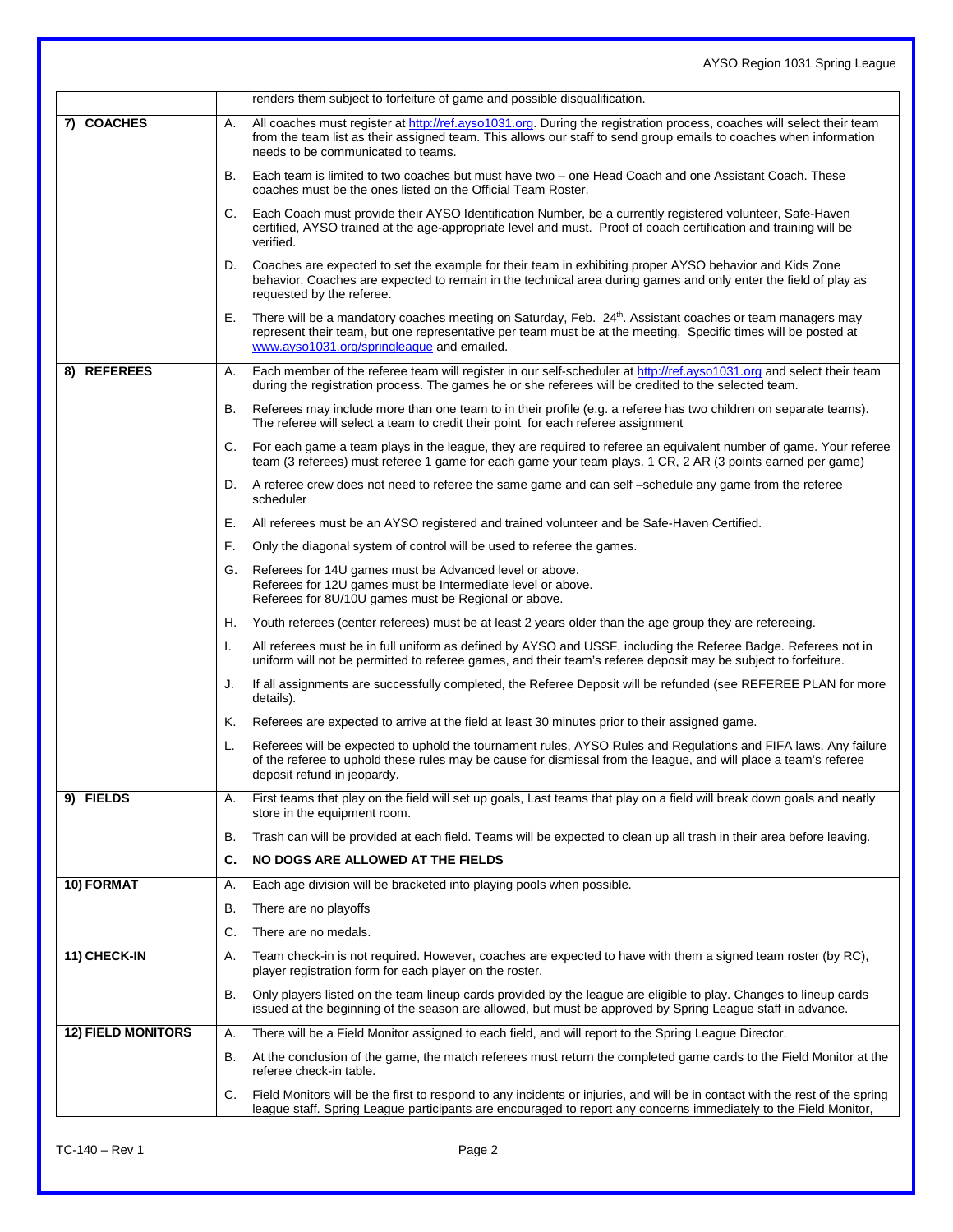| 13) GAMES                | and also to respectfully follow any instructions given by the Field Monitor.<br>All games must start and end on time.<br>А.                                                                                                                                                                                                                                                                                                                                                                                                                                                                                                                                                                                                          |
|--------------------------|--------------------------------------------------------------------------------------------------------------------------------------------------------------------------------------------------------------------------------------------------------------------------------------------------------------------------------------------------------------------------------------------------------------------------------------------------------------------------------------------------------------------------------------------------------------------------------------------------------------------------------------------------------------------------------------------------------------------------------------|
|                          | All games will end as scheduled regardless of start time. Please ensure your team is ready to play at their<br>В.<br>scheduled time.                                                                                                                                                                                                                                                                                                                                                                                                                                                                                                                                                                                                 |
|                          | Game duration shall be as follows:<br>C.<br><b>Division</b><br>Duration                                                                                                                                                                                                                                                                                                                                                                                                                                                                                                                                                                                                                                                              |
|                          | 8U/10U:<br>20 minute half<br>$12U$ :<br>25 minute half<br>$14U$ :<br>30 minute half                                                                                                                                                                                                                                                                                                                                                                                                                                                                                                                                                                                                                                                  |
|                          | The "home" team will be the first team or top team listed on the game schedule and will be responsible for providing<br>D.<br>the game ball. The home team will be situated on the North or West side of the field, and the visitor will be situated<br>on the South or East side. Spectators must remain on the side of the field designated for their team. The home<br>team will change jerseys or don pinnies in the event of a color conflict with the visitor team. If any questions, the<br>referee will determine whether this is necessary.                                                                                                                                                                                 |
|                          | Е.<br>There will be no warming up on the field. Teams must warm up prior to taking the field. As soon as the previous<br>game has ended, teams must clear the field and the teams for the next game must take their places.                                                                                                                                                                                                                                                                                                                                                                                                                                                                                                          |
|                          | F.<br>FORFEITS: Teams must arrive at the field at least 30 minutes prior to the start of the game. There will be a five-<br>minute grace period at the start of the game for a team to take the field before a forfeit is declared. The score for a<br>forfeit match will be 1-0 for the remaining team. For 8U/10U division teams, there is a minimum of 5 players on the<br>field to continue a game. For 12U and 14U, the minimum number is 7 players. If a team cannot field the minimum<br>number of players, the game will be abandoned and a forfeit will be declared.                                                                                                                                                        |
|                          | SUSPENDED GAMES: The Spring League Director may determine to end matches early if field schedule is behind<br>G.<br>due to game delays, interference, or if weather conditions provide unsafe conditions; and may distribute awards<br>according to games played and points. The Spring League Director will determine the outcome of any single game<br>which is terminated prematurely (due to inclement weather, participant injury, or interference by outside party, etc.).                                                                                                                                                                                                                                                     |
| <b>14) SUBSTITUTIONS</b> | Substitutions shall be allowed approximately mid way through each half for ALL divisions 8U through 14U, and will<br>Α.<br>be recorded on the game cards by the referee.                                                                                                                                                                                                                                                                                                                                                                                                                                                                                                                                                             |
|                          | All substitutions must be approved and recognized by the referee. Substitutions may be made for injured players;<br>В.<br>however, they may not return until the beginning of the next quarter and will be considered as having played the<br>current quarter (exception: an injured player not replaced may return to play at any time with the referee's<br>permission).                                                                                                                                                                                                                                                                                                                                                           |
|                          | Substitutions in overtime periods of medal round matches will be at the beginning of each period only.<br>C.                                                                                                                                                                                                                                                                                                                                                                                                                                                                                                                                                                                                                         |
| <b>15) STANDINGS</b>     | Α.<br>No standings are maintained.                                                                                                                                                                                                                                                                                                                                                                                                                                                                                                                                                                                                                                                                                                   |
| <b>16) CONDUCT</b>       | Coaches will be expected to set a positive example for the team, and will be held responsible for the actions of their<br>Α.<br>team including spectators. All spectators must remain 1 yard (3 feet) from the touch line and between the 18-yard<br>lines (penalty areas in small fields). Two coaches maximum per team, and they must remain within the technical<br>area (10 yards on either side of the half way line)                                                                                                                                                                                                                                                                                                           |
|                          | В.<br>Only coaches and assistant coaches are permitted to give instructions to players.                                                                                                                                                                                                                                                                                                                                                                                                                                                                                                                                                                                                                                              |
|                          | At the conclusion of each match, the referee will be required to complete a game misconduct report for all<br>C.<br>misconducts during the game, as well as any incidents of interference by spectators.                                                                                                                                                                                                                                                                                                                                                                                                                                                                                                                             |
|                          | Any coach or spectator ejected must immediately leave the vicinity of the playing field (out of sight and sound) and<br>D.<br>will be prohibited from attending the next scheduled game. Any player sent off (red carded) must immediately leave<br>the vicinity of the game (under supervision of his/her parent or Safe Haven-certified adult), and may not return to the<br>field of play during the current game, including for the post-game handshake, and may not be substituted for, and is<br>suspended from participation in the next game. In the alternative, the player may stay on the sideline under the<br>supervision of the coach. There will be penalty point deductions for all send-offs (see Standings rules). |
|                          | Any violent conduct red card will result in that player/coach/spectator being barred from the remainder of the Spring<br>Е.<br>League.                                                                                                                                                                                                                                                                                                                                                                                                                                                                                                                                                                                               |
|                          | If it is determined that an ineligible player has participated in a game, the team will forfeit all games in which that<br>F.<br>player participated illegally. Furthermore, if it is determined that the coach knowingly played a player illegally, the<br>coach will be barred from further participation in the league.                                                                                                                                                                                                                                                                                                                                                                                                           |
|                          | It is mandatory to play a scheduled game. If it is determined that a coach willfully fails to have his team participate in<br>G.<br>a scheduled game, the team will be dismissed from the Spring League.                                                                                                                                                                                                                                                                                                                                                                                                                                                                                                                             |
|                          | All conduct problems will be reported to the respective Regional Commissioner.<br>Η.                                                                                                                                                                                                                                                                                                                                                                                                                                                                                                                                                                                                                                                 |
|                          | All Serious Incidents will be reported to the respective Regional Commissioner as well as Area, Section and AYSO<br>Τ.<br>National Office parties.                                                                                                                                                                                                                                                                                                                                                                                                                                                                                                                                                                                   |